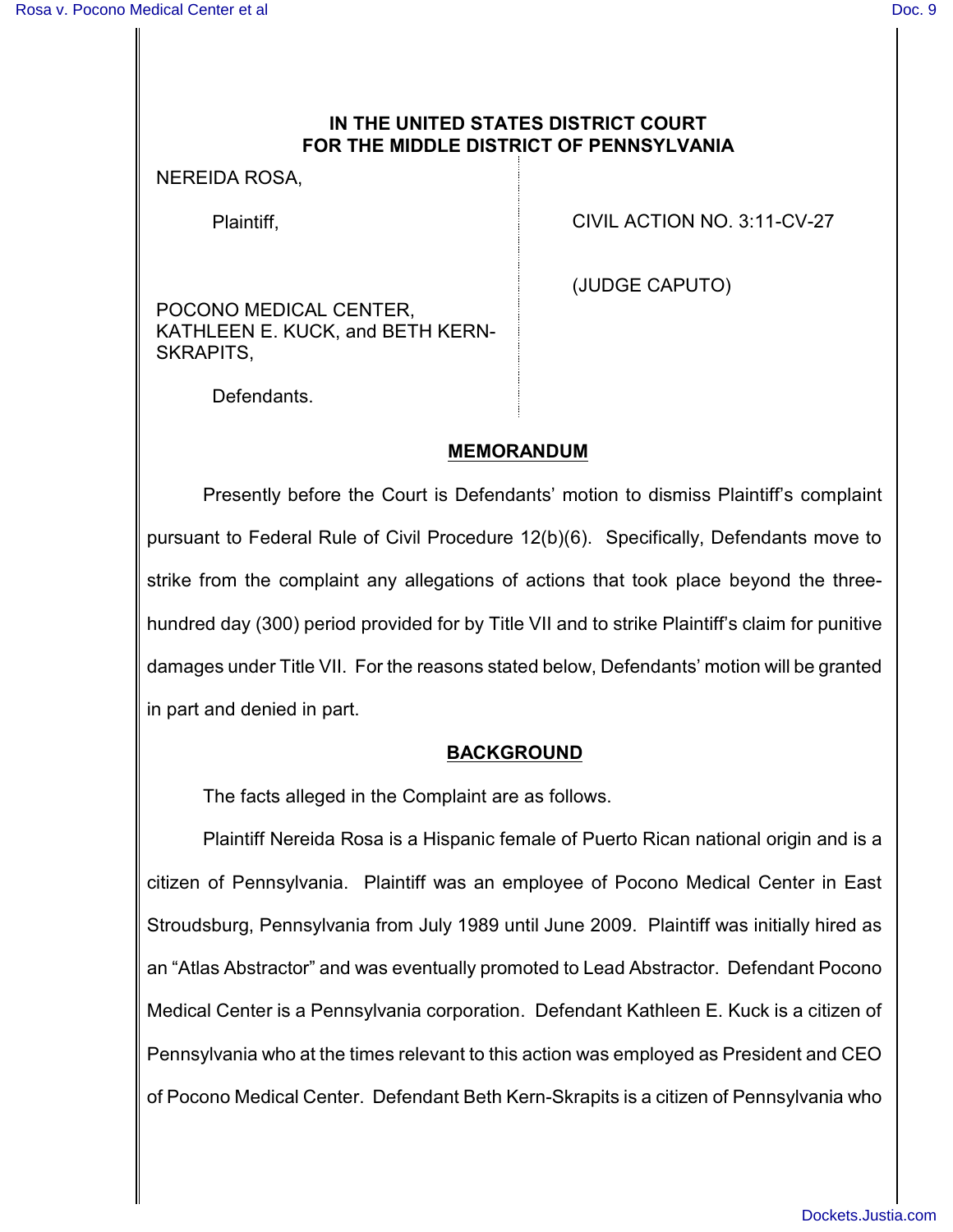at the times relevant to this action was employed as Director of Quality Management by Pocono Medical Center.

At all relevant times, Plaintiff maintained satisfactory work habits and job performance. Beginning around April 2005 and continuing through June 20009, employees and supervisors of Pocono Medical Center subjected the Plaintiff to intentional discrimination based on her ethnic\national origin, including: making derogatory comments about Plaintiff's nationality; telling Plaintiff she did not understand English; denying Plaintiff a promotion, despite her favorable job evaluations; reducing Plaintiff to a part-time position after she protested about discriminatory statements; forcing Plaintiff to work in basement while other employees with less seniority worked upstairs; and denying Plaintiff opportunity for advancement. Defendant Kern-Skrapits also refused to train or assign Plaintiff to the Quantros system of coding, and would often remark that Plaintiff couldn't be trained or promoted because of Plaintiff's "language barrier" or because of her "English." When Plaintiff complained about the discrimination to Defendants Kern-Skrapits and Kuck, the complaints were not addressed or investigated, rather, Plaintiff was further excluded, marginalized, and harassed. On January 9, 2009, after Plaintiff was demoted to part-time status as retaliation for her complaints by Defendant Kern-Skrapits, Defendant Skrapits told Plaintiff to "go home and have some wine the way your people do." On January 27, 2009, Plaintiff, through counsel, sent a letter to Pocono medical Center complaining of retaliation and discrimination. (Pl. Ex. "A"). On June 9, 2009, Plaintiff was terminated on false and pretextual reasons.

Plaintiff field a complaint jointly with theEqual Employment Opportunity Commission ("EEOC") and the Pennsylvania Human Relations Commission("PHRC") on July 22, 2009.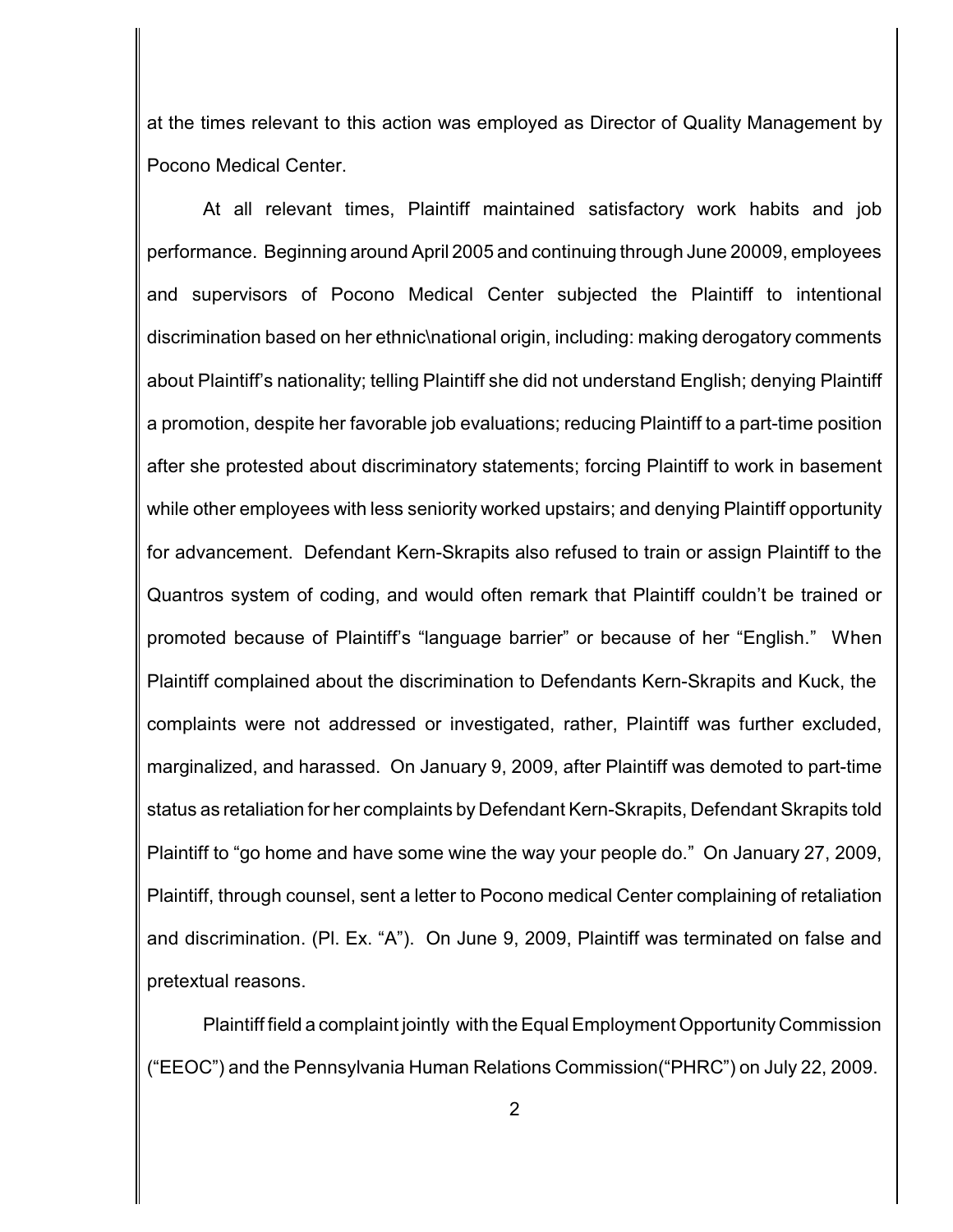After receiving a right-to-sue letter from the EEOC on October 12, 2010, Plaintiff filed her Complaint on January 5, 2011. The action was therefore filed within ninety (90) days of receipt of the right-to-sue notice, a necessary prerequisite to bringing suit in federal court under Title VII. Further, the suit was brought over one year after the filing with the PHRC, as required by the Pennsylvania Human Relations Act ("PHRA").

In the instant suit, Plaintiff has brought the following claims: racial discrimination and hostile work environment under Title VII (Count I); retaliation under Title VII (Count II); racial discrimination and hostile work environment under the PHRA (Count III); retaliation under the PHRA (Count IV); aiding and abetting under the PHRA (Count V); and punitive damages. Defendants filed a motion to dismiss on March 28, 2011. (Doc. 5.) The motion has been briefed and is ripe for review.

#### **LEGAL STANDARD**

Federal Rule of Civil Procedure 12(b)(6) provides for the dismissal of a complaint, in whole or in part, for failure to state a claim upon which relief can be granted. Dismissal is appropriate only if, accepting as true all the facts alleged in the complaint, a plaintiff has not pleaded "enough facts to state a claim to relief that is plausible on its face," *Bell Atl. Corp. v. Twombly*, 550 U.S. 544, 570 (2007), meaning enough factual allegations "'to raise a reasonable expectation that discovery will reveal evidence of'" each necessary element, *Phillips v. County of Allegheny*, 515 F.3d 224, 234 (3d Cir. 2008) (quoting *Twombly*, 550 U.S. at 556); *see also Kost v. Kozakiewicz*, 1 F.3d 176, 183 (3d Cir. 1993) (requiring a complaint to set forth information from which each element of a claim may be inferred). In light of Federal Rule of Civil Procedure 8(a)(2), the statement need only "'give the defendant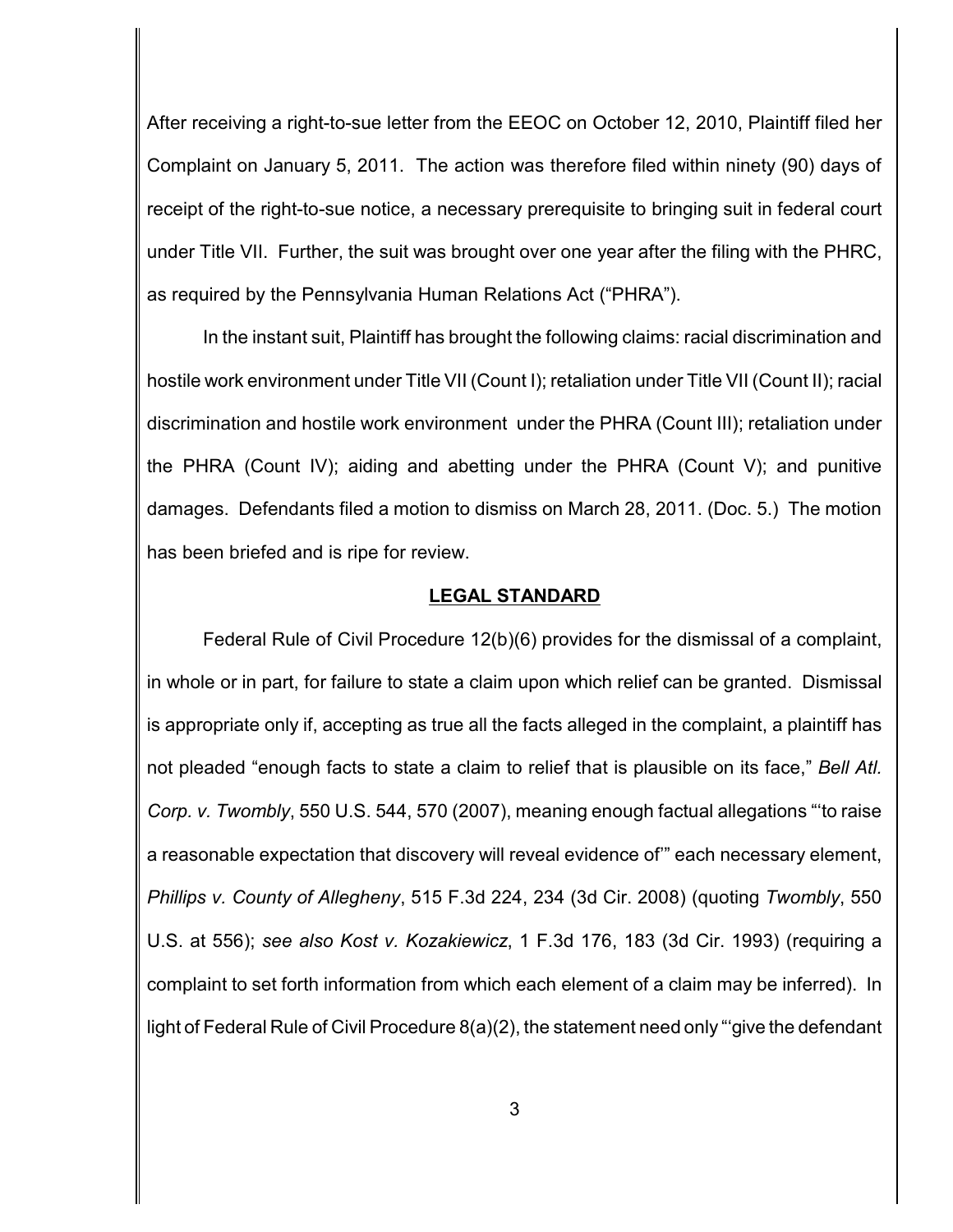fair notice of what the ... claim is and the grounds upon which it rests.'" *Erickson v. Pardus*, 551 U.S. 89, 93 (2007) (per curiam) (quoting *Twombly*, 550 U.S. at 555). "[T]he factual detail in a complaint [must not be] so undeveloped that it does not provide a defendant [with] the type of notice of claim which is contemplated by Rule 8." *Phillips*, 515 F.3d at 232; *see also Airborne Beepers & Video, Inc. v. AT&T Mobility LLC*, 499 F.3d 663, 667 (7th Cir. 2007).

In deciding a motion to dismiss, the Court should consider the allegations in the complaint, exhibits attached to the complaint, and matters of public record. *See Pension Benefit Guar. Corp. v. White Consol. Indus., Inc.*, 998 F.2d 1192, 1196 (3d Cir. 1993). The Court may also consider "undisputedly authentic" documents when the plaintiff's claims are based on the documents and the defendant has attached copies of the documents to the motion to dismiss. *Id.* The Court need not assume the plaintiff can prove facts that were not alleged in the complaint, *see City of Pittsburgh v. W. Penn Power Co.*, 147 F.3d 256, 263 & n.13 (3d Cir. 1998), or credit a complaint's "'bald assertions'" or "'legal conclusions,'" *Morse v. Lower Merion Sch. Dist.,* 132 F.3d 902, 906 (3d Cir. 1997) (quoting *In re Burlington Coat Factory Sec. Litig.*, 114 F.3d 1410, 1429-30 (3d Cir. 1997)). "While legal conclusions can provide the framework of a complaint, they must be supported by factual allegations." *Ashcroft v. Iqbal*, 129 S. Ct. 1937, 1950 (2009).

When considering a Rule 12(b)(6) motion, the Court's role is limited to determining if a plaintiff is entitled to offer evidence in support of her claims. *See Scheuer v. Rhodes,* 416 U.S. 232, 236 (1974). The Court does not consider whether a plaintiff will ultimately prevail. *See id.* A defendant bears the burden of establishing that a plaintiff's complaint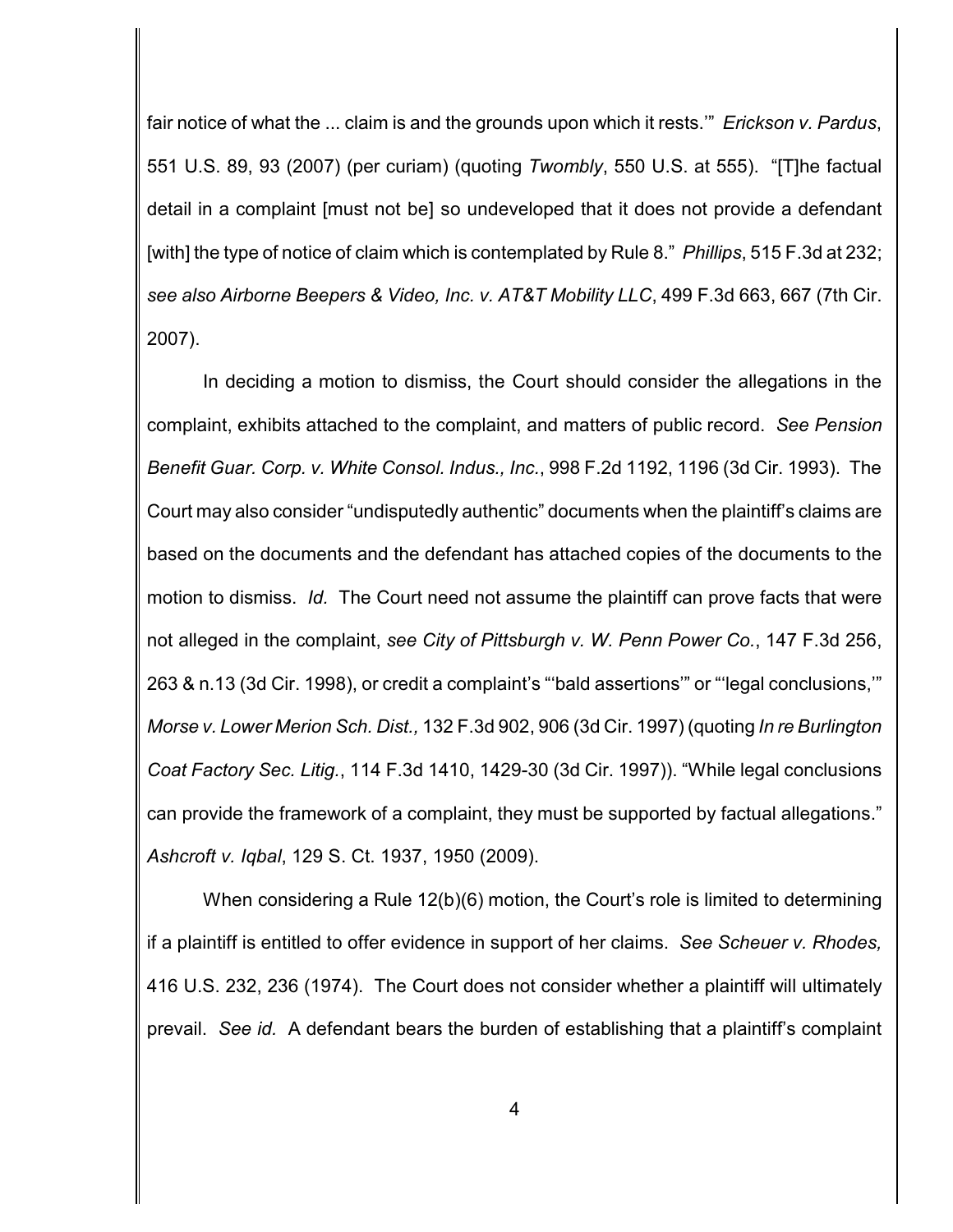fails to state a claim. *See Gould Elecs. v. United States,* 220 F.3d 169, 178 (3d Cir. 2000).

#### **DISCUSSION**

In their Motion to dismiss, Defendants claim that any allegations falling outside the three-hundred (300) day period required by the EEOC and the one-hundred and eighty (180) day period required by the PHRC should be stricken. Defendants claim that Plaintiff's punitive damages claim should be stricken as well.

## **I. EEOC's and the PHRC's limitations periods**

Plaintiff's assertions of discrete incidents that allegedly occurred outside the EEOC's and PHRC's limitations period for filing charges are time-barred and will therefore be stricken.

In order to sustain a claim for discrimination under Title VII a plaintiff must file a charge of discrimination with the Equal Employment Opportunity Commission (EEOC)within one-hundred and eighty (180) days after the alleged unlawful employment practice occurred, or within three-hundred (300) days after the alleged unlawful employment practice occurred if the person has initially instituted proceedings with a state or local fair employment practices agency. Title VII of the Civil Rights Act of 1964, § 706(e), 42 U.S.C. § 2000e-5(e). A Title VII plaintiff may only litigate acts within the charge-filing period. *United Air Lines, Inc. v. Evans*, 431 U.S. 553, 558 (1977). To bring suit under the PHRA, a plaintiff must have first filed an administrative complaint with the PHRC within 180 days of the date of the alleged act of discrimination. 43 Pa. Cons. Stat. §§ 959(h).

In Title VII cases, the United States Supreme Court has recognized that the filing of a timely charge is "a requirement that, like a statute of limitation, is subject to waiver, estoppel, and equitable tolling." *Zipes v. Trans World Airlines, Inc*., 455 U.S. 385, 393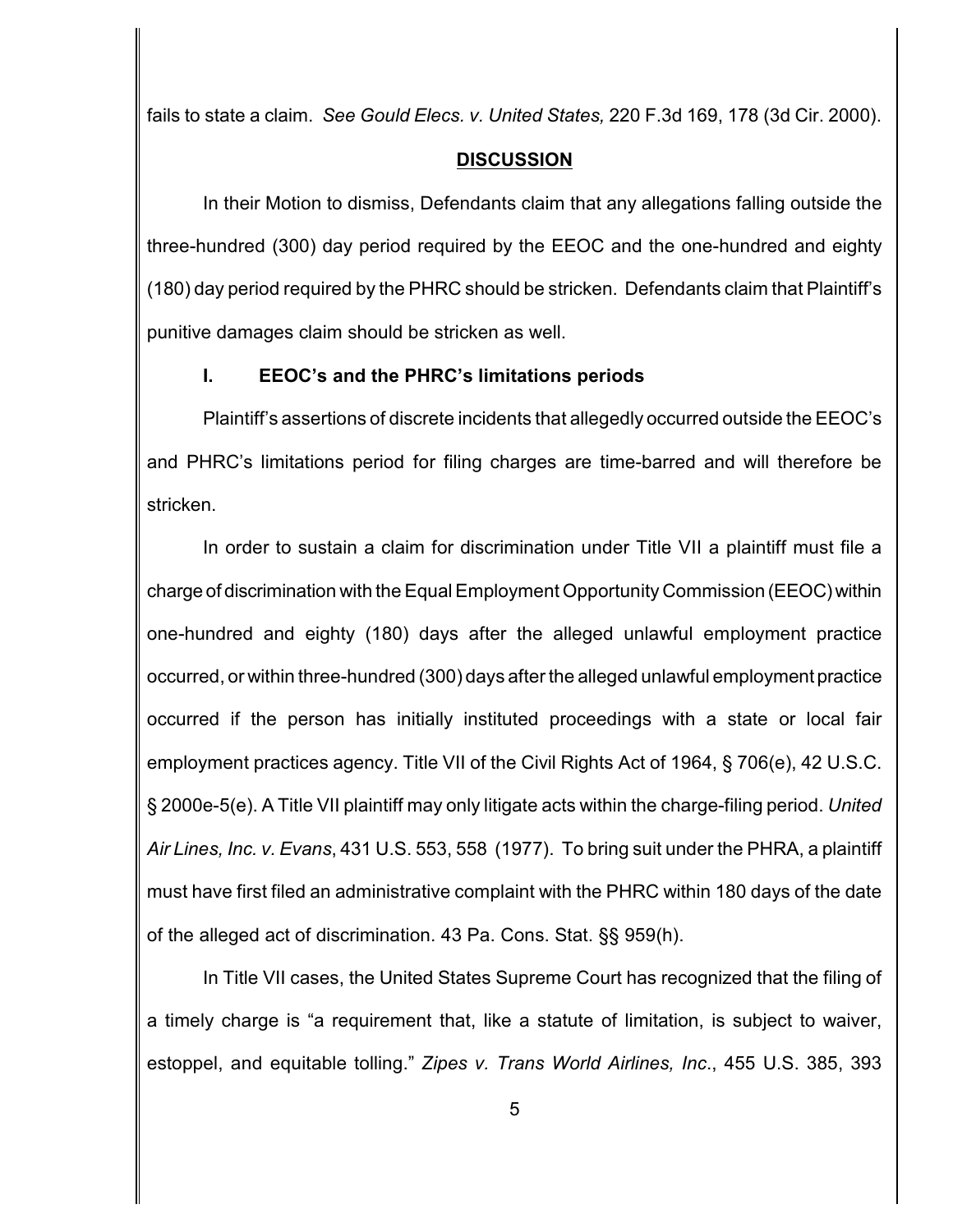(1982); *Oshiver v. Levin, Fishbein, Sedran & Berman*, 38 F.3d 1380 (3d Cir.1994). Similarly, Pennsylvania courts allow equitable tolling of the PHRA's limitations period. *See, e.g., Yeager v. UPMC Horizon*, 698 F. Supp. 2d 523 (W.D. Pa. 2010).

One such equitable exception to the timely filing requirement is the *continuing violation* theory. Under this theory, the plaintiff may pursue a Title VII claim for discriminatory conduct that began prior to the filing period if he can demonstrate that the act is part of an ongoing practice or pattern of discrimination of the defendant. *Bronze Shields, Inc. v. New Jersey Dept. of Civ. Serv.*, 667 F.2d 1074, 1081 (3d Cir.1981). Previously, the Third Circuit held:

To establish that a claim falls within the continuing violations theory, the plaintiff must do two things. First, he must demonstrate that at least one act occurred within the filing period: "The crucial question is whether any present violation exists." *United Airlines, Inc. v. Evans*, 431 U.S. 553, 558, 97 S.Ct. 1885, 1889, 52 L.Ed.2d 571 (1977). Next, the plaintiff must establish that the harassment is "more than the occurrence of isolated or sporadic acts of intentional discrimination." *Jewett*, 653 F.2d at 91. The relevant distinction is between the occurrence of isolated, intermittent acts of discrimination and a persistent, on-going pattern.

*West v. Phila. Elec. Co.*, 45 F.3d 744, 755 (3d Cir. 1995). However, there has been a substantially amount of confusion as to what exactly counts as an unlawful employment "practice" and when such a practice "occurs" under 42 U.S.C. § 2000e-5(e). The United States Supreme Court sought to clarify these issues in *Nat'l R.R. Passenger Corp. v. Morgan*, 536 U.S. 101 (2002). There, the Court first distinguished between Title VII claims of discrete discriminatory acts and hostile work environment claims. With respect to discrete discriminatory claims, the Court held that they occur on the day that they happen. *Morgan*, 536 U.S. at 111. Next, reviewing precedent, the Court held, regarding these claims: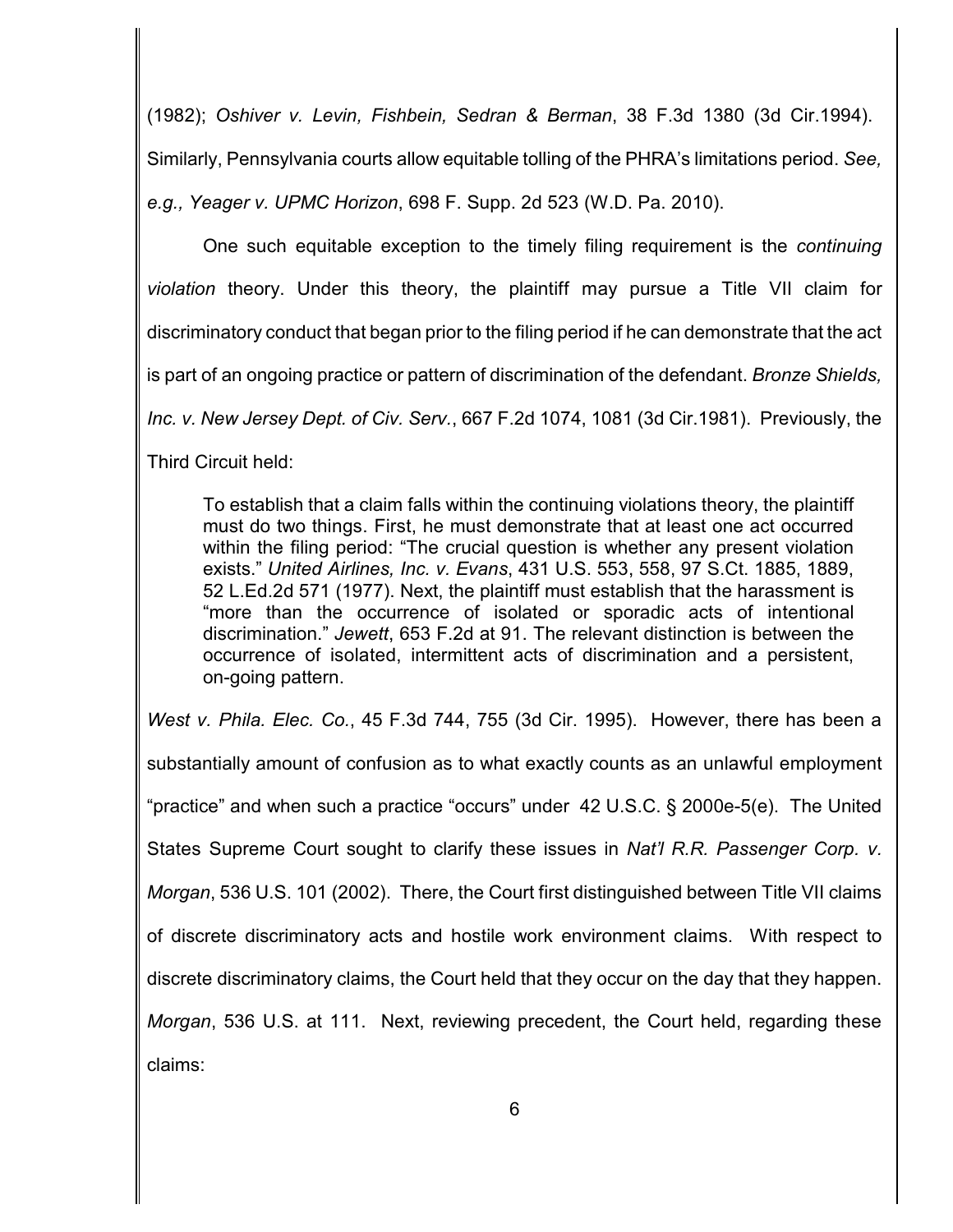First, discrete discriminatory acts are not actionable if time barred, even when they are related to acts alleged in timely filed charges. Each discrete discriminatory act starts a new clock for filing charges alleging that act. The charge, therefore, must be filed within the 180– or 300–day time period after the discrete discriminatory act occurred. The existence of past acts and the employee's prior knowledge of their occurrence, however, does not bar employees from filing charges about related discrete acts so long as the acts are independently discriminatory and charges addressing those acts are themselves timely filed. Nor does the statute bar an employee from using the prior acts as background evidence in support of a timely claim. . . Discrete acts such as termination, failure to promote, denial of transfer, or refusal to hire are easy to identify. Each incident of discrimination and each retaliatory adverse employment decision constitutes a separate actionable "unlawful employment practice."

*Id.* at 113-14. While the Court stated that the time period for filing a charge is subject to

equitable doctrines such as tolling or estoppel, these doctrines should be apply sparingly.

*Id.* (internal citation omitted). In contrast, with respect to hostile work environment claims,

the Court held:

A hostile work environment claim is composed of a series of separate acts that collectively constitute one "unlawful employment practice." 42 U.S.C. § 2000e–5(e)(1). The timely filing provision only requires that a Title VII plaintiff file a charge within a certain number of days after the unlawful practice happened. It does not matter, for purposes of the statute, that some of the component acts of the hostile work environment fall outside the statutory time period. Provided that an act contributing to the claim occurs within the filing period, the entire time period of the hostile environment may be considered by a court for the purposes of determining liability.

*Id.* at 117.

Here, there is no question that several key incidents alleged in Plaintiff's complaint

– including her demotion to part-time status following her complaints of discrimination and

her termination several months after Plaintiff's attorney sent Defendants a letter complaining

of discrimination and retaliation – occurred within the three-hundred day limitations period

under Title VII and the one-hundred and eighty day limitations period under the PHRA. The

question, then, is whether or not to strike those allegations concerning derogatory\racist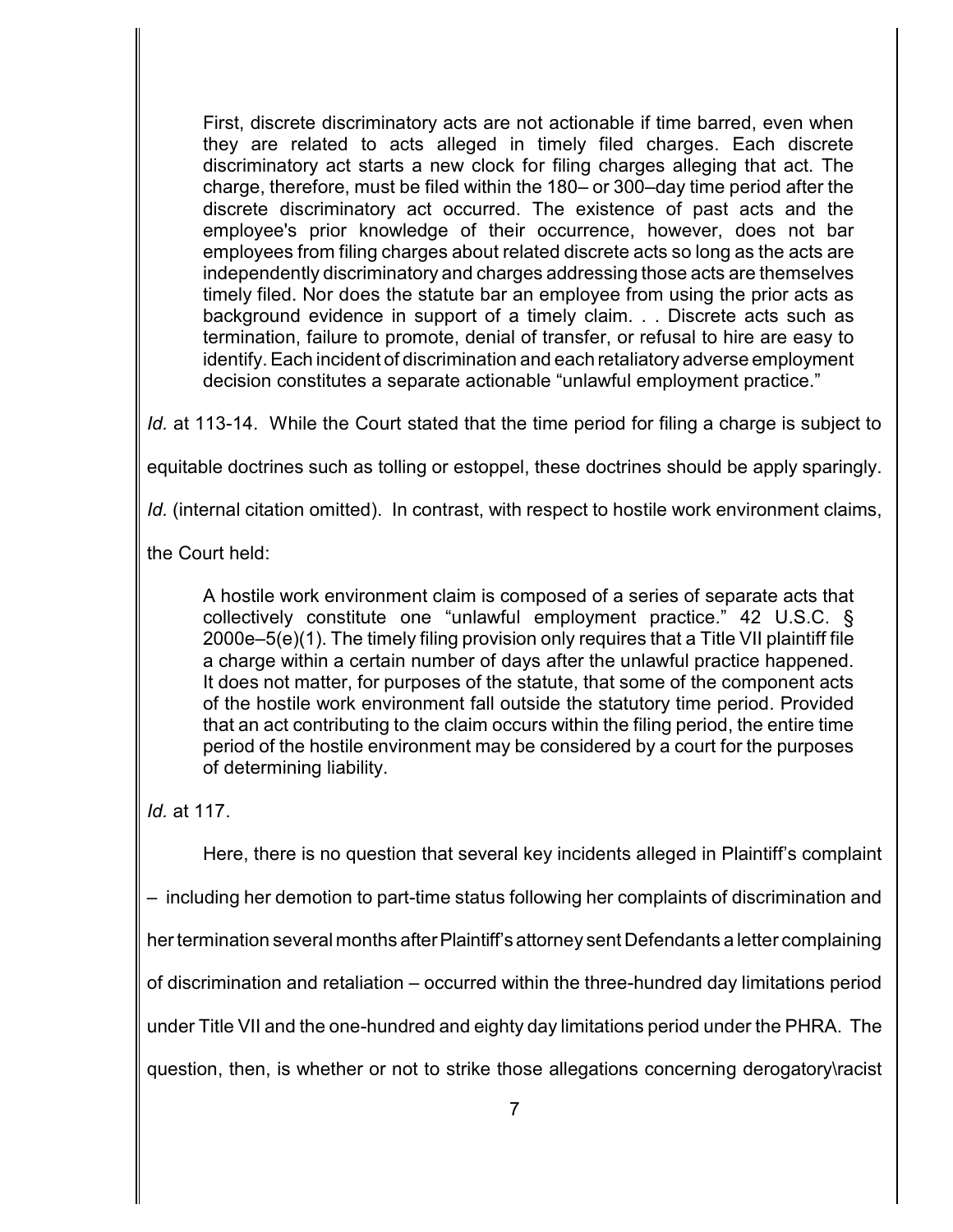remarks, failure to promote, denial of advancement, failure to train, etc. that fall outside these limitations periods. Following *Morgan*, since all the acts and incidents relevant to Plaintiff's hostile work environment claim collectively constitute *one* "unlawful employment practice," they can all be considered as part of Plaintiff's claim, regardless of when they occurred. However, specific acts and incidents listed in the complaint such as failure to promote, failure to train, and moving Plaintiff to the basement, which fall outside of the limitations period will be stricken since they are discrete and do not constitute part of a continuing violation. Nevertheless, as reiterated in *Morgan*, they can still be used as evidence to support Plaintiff's discrimination claims. With that proviso in mind, the parts of the Complaint referring to those discrete acts and incidents will be stricken insofar as they relate to Plaintiff's *discrimination* claims.

## **II. Plaintiff's Claims for Punitive Damages**

Plaintiff's claim for punitive damages under Title VII will not be stricken. Defendants claim that Plaintiff's complaint does not allege a level of conduct that would warrant the imposition of punitive damages. However, Defendants misstate the applicable legal standard.

42 U.S.C.A. § 1981a(b)(1) provides:

A complaining party may recover punitive damages under this section against a respondent (other than a government, government agency or political subdivision) if the complaining party demonstrates that the respondent engaged in a discriminatory practice or discriminatory practices with malice or with reckless indifference to the federally protected rights of an aggrieved individual.

The United States Supreme Court has stated: "[t]he terms 'malice' or 'reckless indifference'

pertain to the employer's knowledge that it may be acting in violation of federal law, not its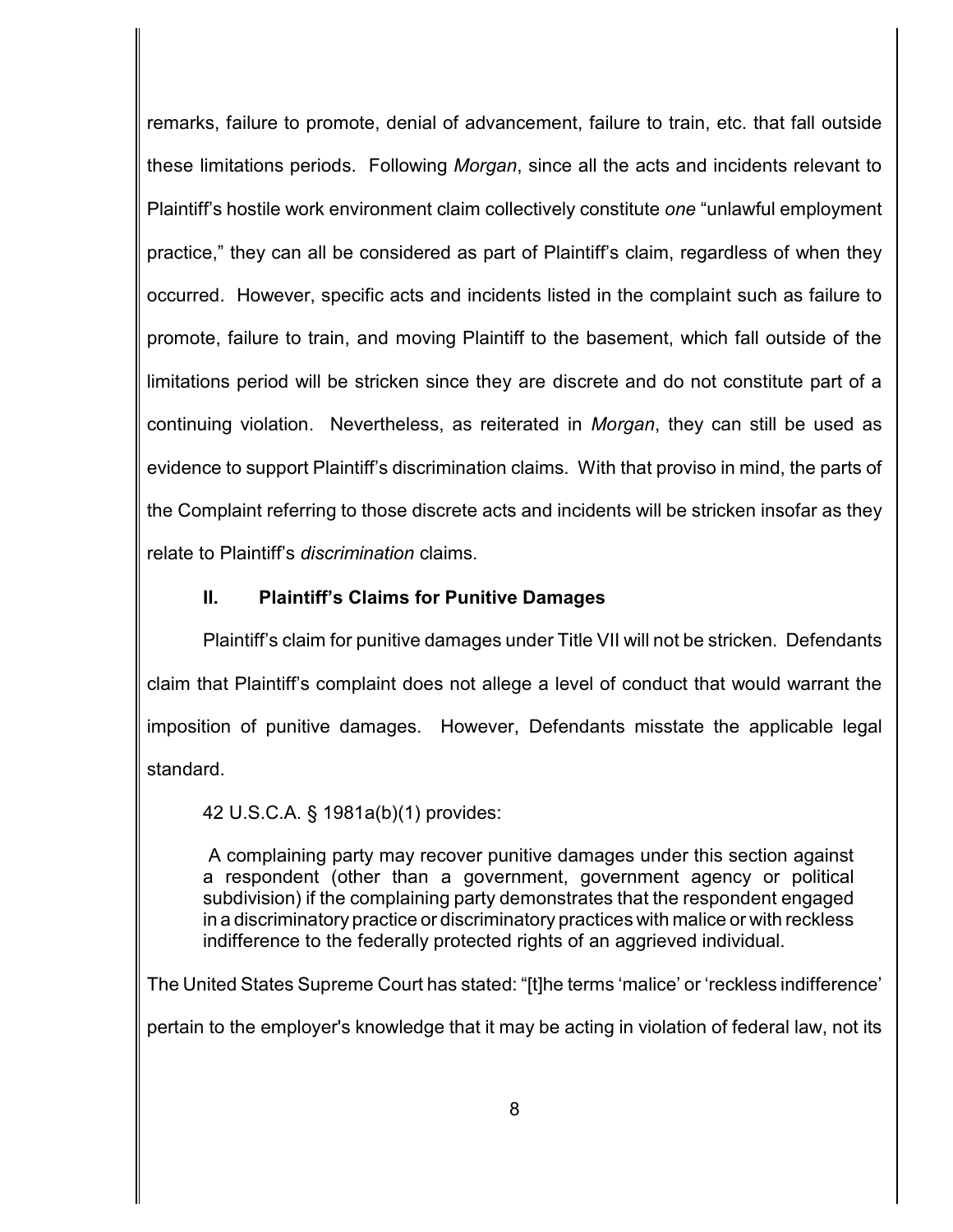awareness that it is engaging in discrimination." *Kolstad v. Am. Dental Ass'n*, 527 U.S. 526, 535 (1999). The Second Circuit has glossed this definition to mean that, in order for punitive damages to be awarded, "[plaintiff] ha[s] to show that [defendant] discriminated in the face of a perceived risk that its actions would violate federal law." *Brady v. Wal-Mart Stores, Inc.*, 531 F.3d 127, 137 (2nd Cir. 2008).

Here, Plaintiff alleges that, *after* receiving a letter from Plaintiff's attorney which explicitly spelled out the federal laws that Defendants could be violating in their treatment of Plaintiff, Defendants continued their discriminatory conduct and eventually fired Plaintiff in retaliation for her complaints. These allegations clearly allege conduct that could warrant the imposition of punitive damages under 42 U.S.C.A. § 1981a(b)(1), and Plaintiff's request will therefore not be stricken.

### **CONCLUSION**

For the reasons stated above, Defendants' Motion to Dismiss (Doc. 5) will be granted in part and denied in part. An appropriate order follows.

4/29/11 /s/ A. Richard Caputo Date A. Richard Caputo United States District Judge